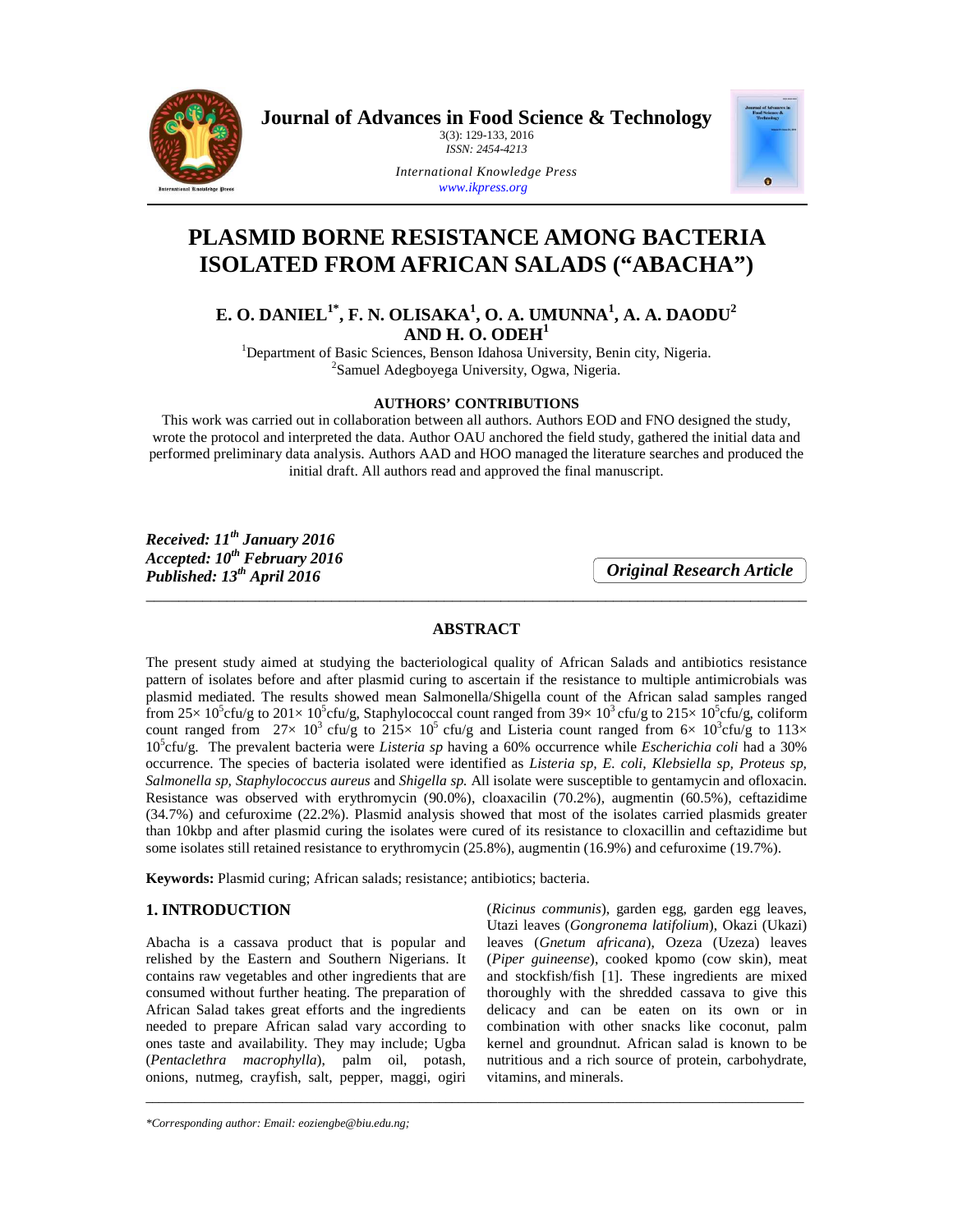African salads can be contaminated from the different ingredients during preparation. A major ingredient which could serve as a major source of contamination to Abacha is the raw vegetables; vegetables have been associated with outbreaks of food borne disease in many countries [2]. Raw vegetables harbor many microorganisms through contact with soil, dust, water, handling at harvest or during processing and these microorganisms may be found in the final product [3]. Street- vended foods such as African salads are frequently associated with diarrhea diseases due to the presence of pathogenic bacteria, environmental contaminants, and disregard for good hygiene practices (GHPs). These vendors of these foods are often poorly educated and untrained in food hygienic processes and they work under crude unsanitary conditions with little or no knowledge about the causes of food borne disease. Food-borne illnesses of microbial origin are a major health problem associated with street vended foods. In addition, resistance of food-borne microorganisms to antibiotics makes food safety more vulnerable. The present study aimed at studying the bacteriological quality of African salads and antibiotics resistance pattern of isolates before and after plasmid curing to ascertain if the resistance to multiple antimicrobials was plasmid mediated.

## **2. MATERIALS AND METHODS**

#### **2.1 Sample Collection**

Forty (40) samples of African salad were purchased from different vendors around Oba Market and New Benin market in Benin City, Edo state, Nigeria. The sample were collected in sterile specimen containers and transported in cold pack to the Laboratory for analysis within one hour.

#### **2.2 Microbial Analysis of Samples**

Ten fold serial dilutions was carried out on all samples after which 0.1ml of aliquot was platted on Listeria selective agar (Oxford formulation)(Oxoid), Mannitol salt agar (LabM), Eosin Methylene Blue agar (Biomark), MacConkey agar (LabM) and Samonella Shigella agar (LabM) using spread plate method. Plating was done in duplicate and incubated for 24-48 hours at 37°C.

#### **2.3 Identification of Species**

For species identification, conventional methods were used including Gram staining, catalase, hemolysis on blood agar, oxidase, indole, urease, citrate utilization, hydrogen sulfide formation, and fermentation of different sugars.

#### **2.4 Antibiotics Susceptibility Test**

Antibiotics susceptibility test was performed using the disc diffusion method. The antibiotics multidisc (Abtek Biologicals Ltd) used contained Ceftazidime (Caz) 30 ug, Cefuroxime (Crx) 30 ug, Gentamicin (Gen), 10 ug, Ceftriaxone (Ctr) 30 ug, Erythromycin (Ery) 5 ug, Ofloxacin (Ofl) 5 ug, Augmentin (Aug) 30 ug. Respective colonies were on forceps and incubated at 37°C for 24 hours. The zones of inhibition was recorded in millimeter (mm) and classified as resistant or sensitive based on the interpretative chart of Clinical laboratory standard  $(CLS)$ .

#### **2.5 Plasmid Isolation**

Plasmids were isolated using Akaline lysis method as described by [4], after which they were ran at 100v for 40 mins on 0.8% agarose gel electrophoresis containing two drops of ethidium bromide then the bands were visualized in a UV trans illuminator.

### **2.6 Plasmid Curing**

Plasmid curing was carried out using sub-inhibitory concentration of 10% of sodium dodecyl sulphate (SDS) as described by Sheikh et al. [5] with slight modification. Antibiotic resistant isolates were grown on tryptone soy broth containing 10% SDS at 37°C for 48hrs. After 48hrs, the broth was agitated to homogenize the content and a loopful subcultured onto Mueller Hinton agar (MHA) plates. The plates were incubated at 37ºC for 24 hours after which colonies were screened for antibiotic resistance by the disk diffusion method. Cured markers were determined by comparison between the pre- and postcuring antibiograms of isolates. Loss of resistance after the plasmid curing was indicative of plasmid mediated resistance [6].

### **3. RESULTS AND DISCUSSION**

The range of bacteria obtained in the different African salad samples from sampling locations is shown in Table 1. All the samples had the presence of *Listeria*  sp*, Staphylococcus aureus, Salmonella* sp*, Coliform*  and *Shigella* sp. Staphlococcal counts ranged from  $39.00 \times 10^3$  to  $112.00 \times 10^5$  from samples around Oba market. Counts of  $6.00 \times 10^3 - 88.00 \times 10^5$ , 37.20-80.00 x  $10^5$  and  $30.00 \times 10^5 - 215.00 \times 10^5$  represented range of Listeria counts, Salmonella counts, and coliform counts respectively. The high microbial count recorded in this study reflects the high level of contamination of this food product and can be attributed to the unhygienic nature of preparation by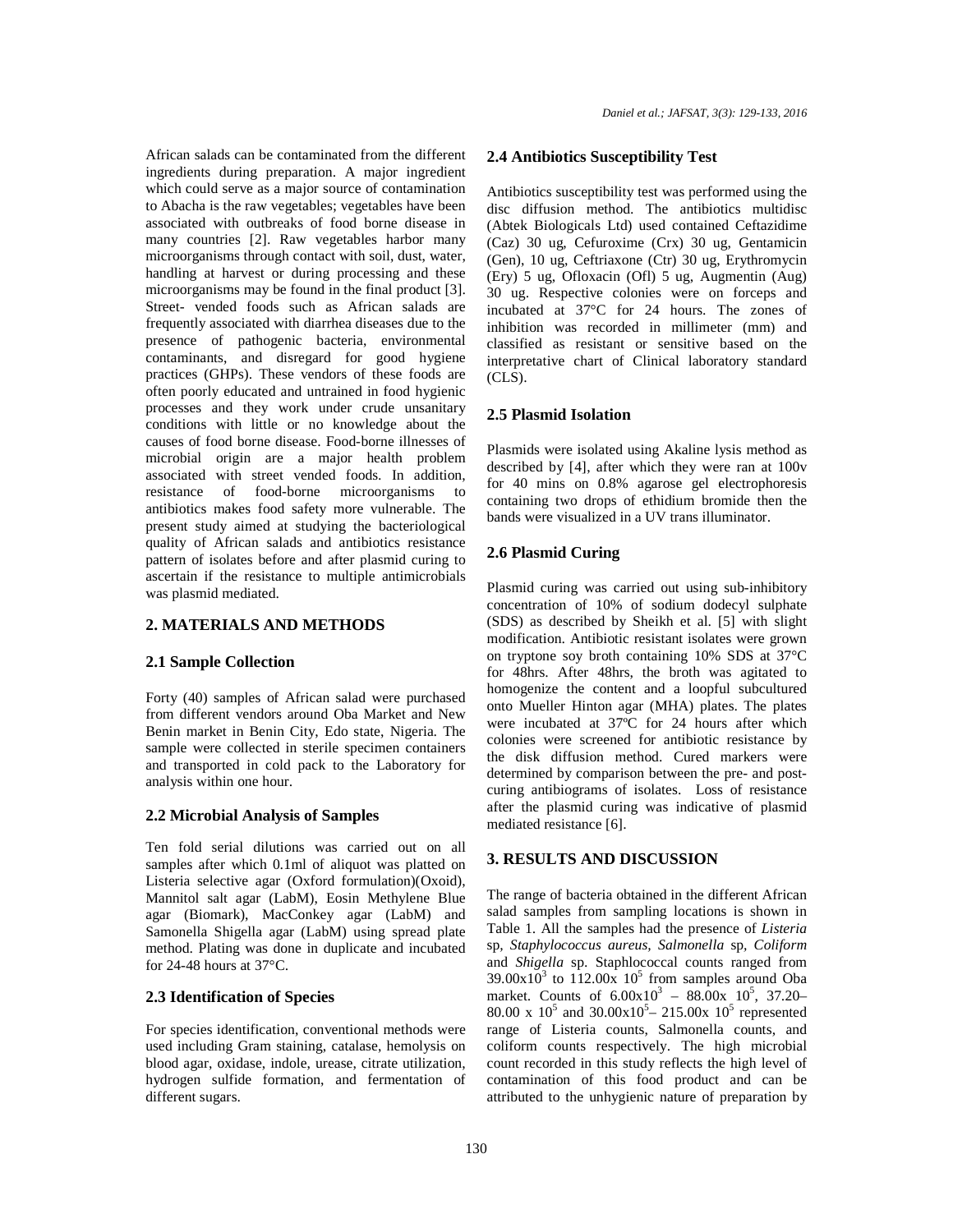the personnel. Contamination of African salads can also come from the utensils/equipments, water used for preparation and the processing environment.

The acceptable limit of coliforms in foods in developed countries is  $10^6$  colony forming unit per gram [7]. Meanwhile, the bacterial counts obtained in this study were far higher than the above standard. High microbial count in foods such as salad has been reported in Nigeria and other parts of Africa [8]. Another reason that could be attributed to the high microbial count recorded in this study could be due to the fact that African salad is a product of raw vegetables with no heat treatment to reduce microbial load. This finding agrees with the result of Ifediora et al. [9] who reported that food preparations pattern can affect the microbial load of the food product. The addition of fermented products like 'Ugba' and 'Ogiri' could also have contributed to the microbial load recorded in this study. 'Ugba' and 'Ogiri' has been reported to have high microbial load [10].

The prevalence of bacteria isolated from African salads is shown in Table 2 with *Listeria* sp having the highest occurrence of 50% while *Proteus* sp and *Klebsiella* sp had the lowest frequency of occurrence of 3%. The presence of *Escherichia coli* in this study implies possible faecal contamination and the possibility of food borne illness due to enteric pathogens. Its presence in these foods indicates a diarrheal risk for consumers of the contaminated salads. Similar observation was made by [10] who stated that the standard of personal and environmental hygiene could be a factor that determines the presence of *Escherichia coli* in foods. The presence of *Listeria*  sp in Abacha samples in this study indicates that Abacha can be a vehicle for the transmission of listeriosis. Listeria *sp* is thought to occur on the vegetables that are added during the preparation of African salads because of their ubiquitous nature. Although, contaminated wash water may also play a role. This is supported by Eni et al. [2] and Bello [11] who reported a strong association between *Listeria* sp and vegetable foods and attributed their presence to high levels of fermentable sugars which can be readily utilized by *Listeria* spp.

The antibiotics resistance pattern of the bacteria isolated from African salads is shown in Table 2. Majority of the organisms showed multiple drug resistance. From the resistance pattern it was found that all the isolates were susceptible to ofloxacin and gentamycin. 47% *Listeria* sp were resistant to erythromycin while 48.50% were resistance to augumetin. Resistance to antibiotics has been ascribed in most instances to the presence of plasmids. In a similar study, Poorna and Randhir, [12] and Udoh and Okpokwasili [13] reported the antimicrobial resistance profile of potential human pathogens isolated from fresh vegetables. These antibiotic resistant properties of a bacterium could be its inherent properties or occur due to chromosomal mutation(s) or by acquiring extra-chromosomal DNA plasmid [14].



**Picture 1. Plasmid band on agarose gel**  *Key: A – Ladder (1kb); B, C and D - Listeria sp.; E and F – Staphlococcus aureus; G and H – Salmonella sp; I and J– Shigella sp*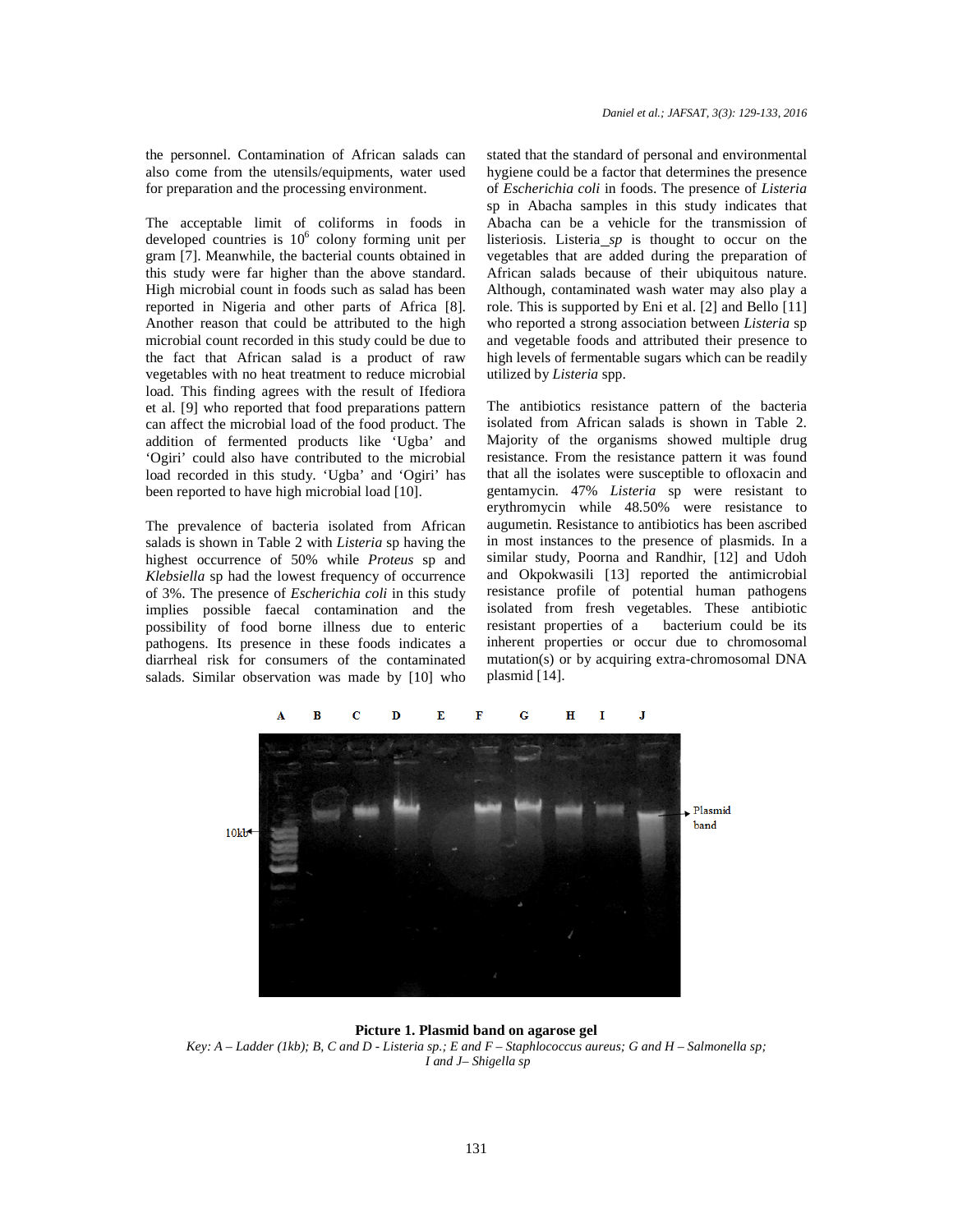## **Table 1. Range of microbial counts cfu/g of African salad sold around Oba and New Benin markeets**

| Sample site | Listeria count                                         | $\sim$<br>Staphylococcal count                    | Salmonella count                | Shigella count                              | Coliform count                    |
|-------------|--------------------------------------------------------|---------------------------------------------------|---------------------------------|---------------------------------------------|-----------------------------------|
| ObaM        | 13.00x10<br>10.40x<br>10 <sup>3</sup>                  | $12.00 \times 10^5$<br>$\mathbf{10}$<br>39.00.    | $\sim$<br>50.00<br>ኅኛ ኛጡ<br>-10 | -201.00<br>66.00<br>$\times 10^5$           | 200.00x<br>$\sim$<br>$27.00x10^3$ |
| NewM        | $\alpha$<br>88.00x<br>$10^{\circ}$<br>$-10$<br>$00x_1$ | $\overline{10}$<br>$15.00 \times 10^{5}$<br>50.00 | 80.00<br>$37.20 -$              | 40.3c<br>$\chi$ 10 <sup>5</sup><br>ഹ<br>201 | $\sim$<br>20.00x<br>15.00x<br>10ء |

#### **Table 2. Frequency of occurrence of bacteria isolated from African salads**

| <b>Bacteria</b>       | No of Isolates (% occurrence) |
|-----------------------|-------------------------------|
| Listeria sp           | 100(50)                       |
| E. coli               | 60(30)                        |
| Klebsiella sp         | 6(3)                          |
| <i>Proteus</i> sp     | 6(3)                          |
| Salmonella sp         | 8(4)                          |
| Shiglla sp            | 10(5)                         |
| Staphylococcus aureus | 10(5)                         |
| Total                 | 200(100)                      |

#### **Table 3. Antibiotic resistance pattern of bacteria isolated from African salads**

|                       | CAZ        | CRX        | GEN        | <b>ERY</b> | CXC         | OFL        | $\mathbf{A}\mathbf{U}\mathbf{G}$ |
|-----------------------|------------|------------|------------|------------|-------------|------------|----------------------------------|
| Listeria sp           | 37 (18.50) | 35 (17.50) | NIL        | 94 (47.00) | 90(45.00)   | NIL        | 97 (48.50)                       |
| E. coli               | 13 (6.50)  | 5(2.50)    | NIL        | 55 (27.50) | 30(15.00)   | <b>NIL</b> | 10(5.00)                         |
| Klebsiella sp         | 3(1.50)    | NIL        | NIL        | 49(2.00)   | 4(2.00)     | NIL        | 2(1.00)                          |
| <i>Proteus</i> sp     | 4(2.00)    | NIL        | NIL        | 5(2.50)    | 3(1.50)     | NIL        | 2(0.50)                          |
| Salmonella sp         | 3(1.50)    | 2(1.00)    | NIL        | 8(4.00)    | 3(1.50)     | NIL        | 3(1.50)                          |
| Shiglla sp            | 6(3.00)    | 2(1.00)    | <b>NIL</b> | 6(3.00)    | 5(2.50)     | NIL        | 6(3.00)                          |
| Staphylococcus aureus | 3(1.50)    | NIL        | NIL        | 8 (4.00)   | 5(2.50)     | NIL        | 1(0.50)                          |
| Total                 | 69 (34.7%) | 44 (22%)   | NIL        | 180 (90%)  | 140 (70.2%) | <b>NIL</b> | 121 (60.5%)                      |

*Key: GEN: Gentamycin, OFL: Ofloxacin, ERY: Erythromycin, CXC: Cloaxacilin, AUG: Augmentin (60.5%), CAZ: Ceftazidime, CRX: Cefuroxime* 

| Table 4. Antibiotic resistance pattern of bacteria after plamid curing |  |  |
|------------------------------------------------------------------------|--|--|
|                                                                        |  |  |

|                       | No of isolates | CAZ        | CRX        | GEN        | <b>ERY</b> | CXC        | OFL        | $\mathbf{A}\mathbf{U}\mathbf{G}$ |
|-----------------------|----------------|------------|------------|------------|------------|------------|------------|----------------------------------|
| Listeria sp           | 100            | 100(50.00) | 69 (34.50) | 100(50.00) | 20(10.00)  | 100(50.00) | 100(50.00) | 25(12.50)                        |
| E. coli               | 60             | 60(30.00)  | 54 (27.00) | 60(30.00)  | 25(12.50)  | 60(30.00)  | 60(30.00)  | 4(2.00)                          |
| Klebsiella sp         |                | 6(3.00)    | 6(3.00)    | 6(3.00)    | 4(2.00)    | 6(3.00)    | 6(3.00)    | NIL                              |
| <i>Proteus</i> sp     |                | 6(3.00)    | 6(3.00)    | 6(3.00)    | NIL        | 6(3.00)    | 6(3.00)    | <b>NIL</b>                       |
| Salmonella sp         |                | 8 (4.00)   | 8 (4.00)   | 8(4.00)    | NIL        | 8(4.00)    | 8(4.00)    | NIL                              |
| Shiglla sp            | 10             | 10(5.00)   | 8 (4.00)   | 10(5.00)   | NIL.       | 10(5.00)   | 10(5.00)   | 1(0.50)                          |
| Staphylococcus aureus | 10             | 10(5.00)   | 10(5.00)   | 10(5.00)   | 2(1.00)    | 10(5.00)   | 10(5.00)   | 1(0.50)                          |
|                       | 200            | 200 (100)  | 39 (19.70) | 200 (100)  | 51 (25.80) | 200 (100)  | 200 (100)  | 34 (16.90)                       |